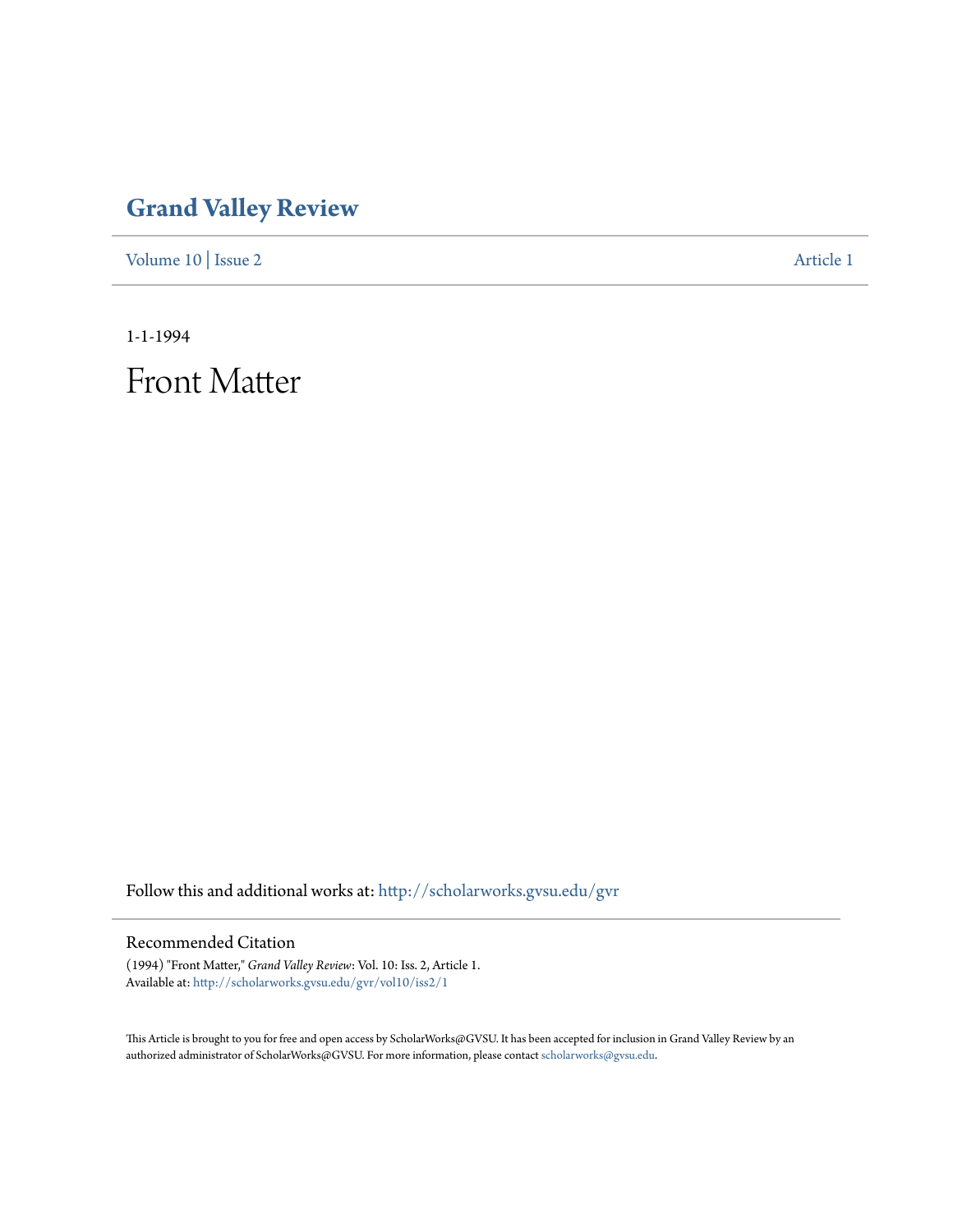## **Grand Valley Review**

Volume X Spring 1994



**Ethics in the Late Special Section: Twentieth Century**